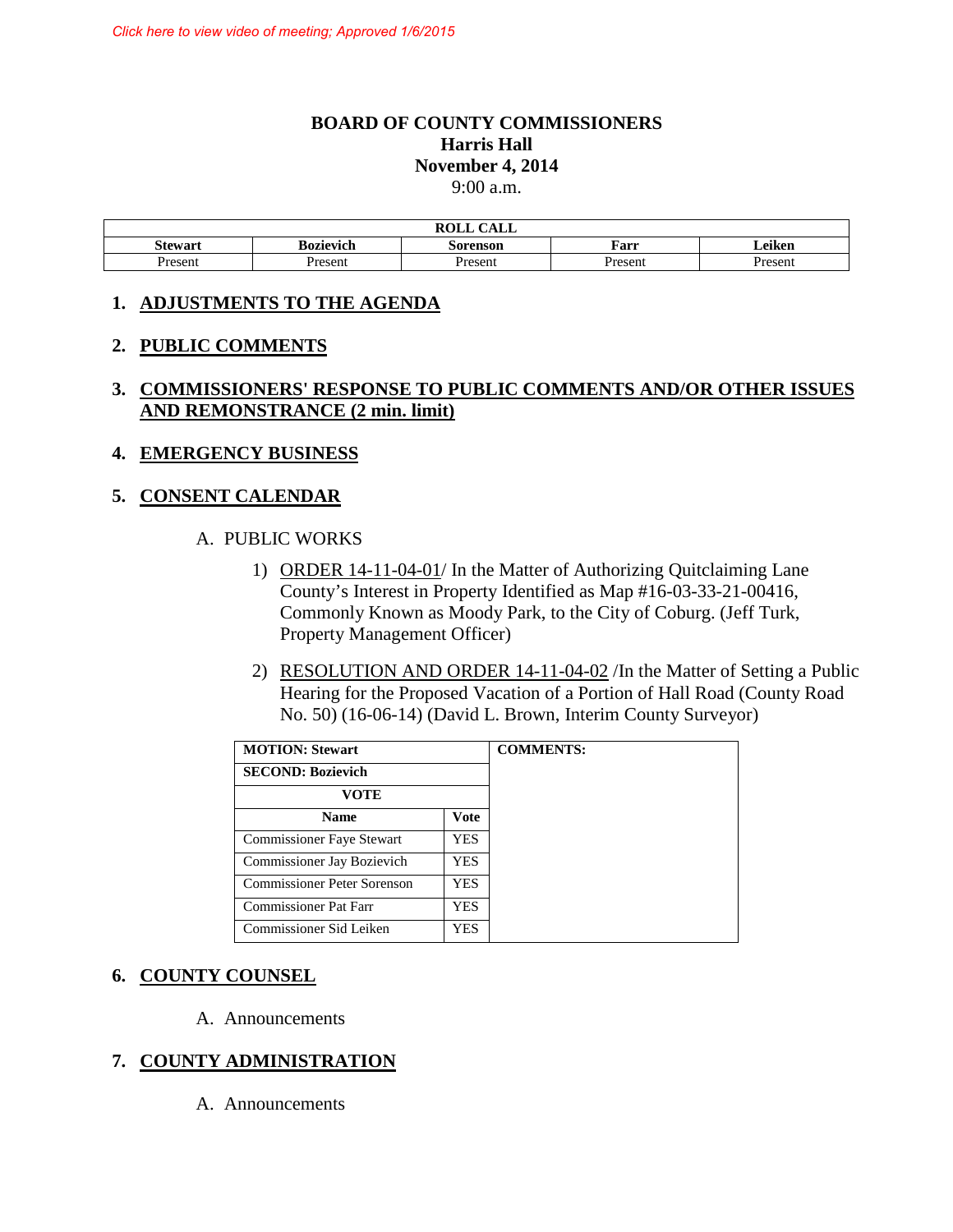- B. REPORT/ Presenting the First Quarterly FY 14-15 Financial Report. (Christine Moody, Budget Manager) (estimated 15 minutes)
- C. ORDER 14-10-28-08/ In the Matter of Adopting the Lane County Strategic Plan, 2014-2017. (Steve Mokrohisky, County Administrator) (estimated 30 minutes)

| <b>MOTION: Bozievich</b>         |             |  |
|----------------------------------|-------------|--|
| <b>SECOND: Stewart</b>           |             |  |
| <b>VOTE</b>                      |             |  |
| <b>Name</b>                      | <b>Vote</b> |  |
| <b>Commissioner Faye Stewart</b> | <b>YES</b>  |  |
| Commissioner Jay Bozievich       | YES.        |  |
| Commissioner Peter Sorenson      | YES.        |  |
| <b>Commissioner Pat Farr</b>     | YES.        |  |
| Commissioner Sid Leiken          | <b>YES</b>  |  |

D. WORK SESSION/ The Regional Accelerator and Innovation Network (RAIN) Will Provide a Summary of RAIN's Background, Objectives and Strategies with Specifics on How Lane County Can Help the RAIN Initiative. RAIN Is a Regional Collaboration of the Private Sector with Higher Education and Government to Improve the Entrepreneurial Ecosystem with the Objective of Creating and Keeping More Successful Start-ups in the Region. (Jim Coonan, Executive Director) (estimated 45 minutes) **(10:00 A.M. TIME CERTAIN)** 

## **8. PUBLIC WORKS**

A. REPORT BACK/Research Data for Regional Revenue Option (PM & NBA 8/5/14, 9/30/14) (Lydia McKinney, Transportation Planning Supervisor) (estimated 60 minutes)

| <b>MOTION:</b> Choose an item.<br><b>SECOND: Choose an item.</b> |                 |
|------------------------------------------------------------------|-----------------|
| VOTE                                                             |                 |
| <b>Name</b>                                                      | <b>Vote</b>     |
| Commissioner Faye Stewart                                        | Choose an item. |
| Commissioner Jay Bozievich                                       | Choose an item. |
| Commissioner Peter Sorenson                                      | Choose an item. |
| <b>Commissioner Pat Farr</b>                                     | Choose an item. |
| Commissioner Sid Leiken                                          | Choose an item. |

## **9. COMMISSIONERS' BUSINESS**

- A. Announcements
- B. Agenda Team Requests / Work Session Requests